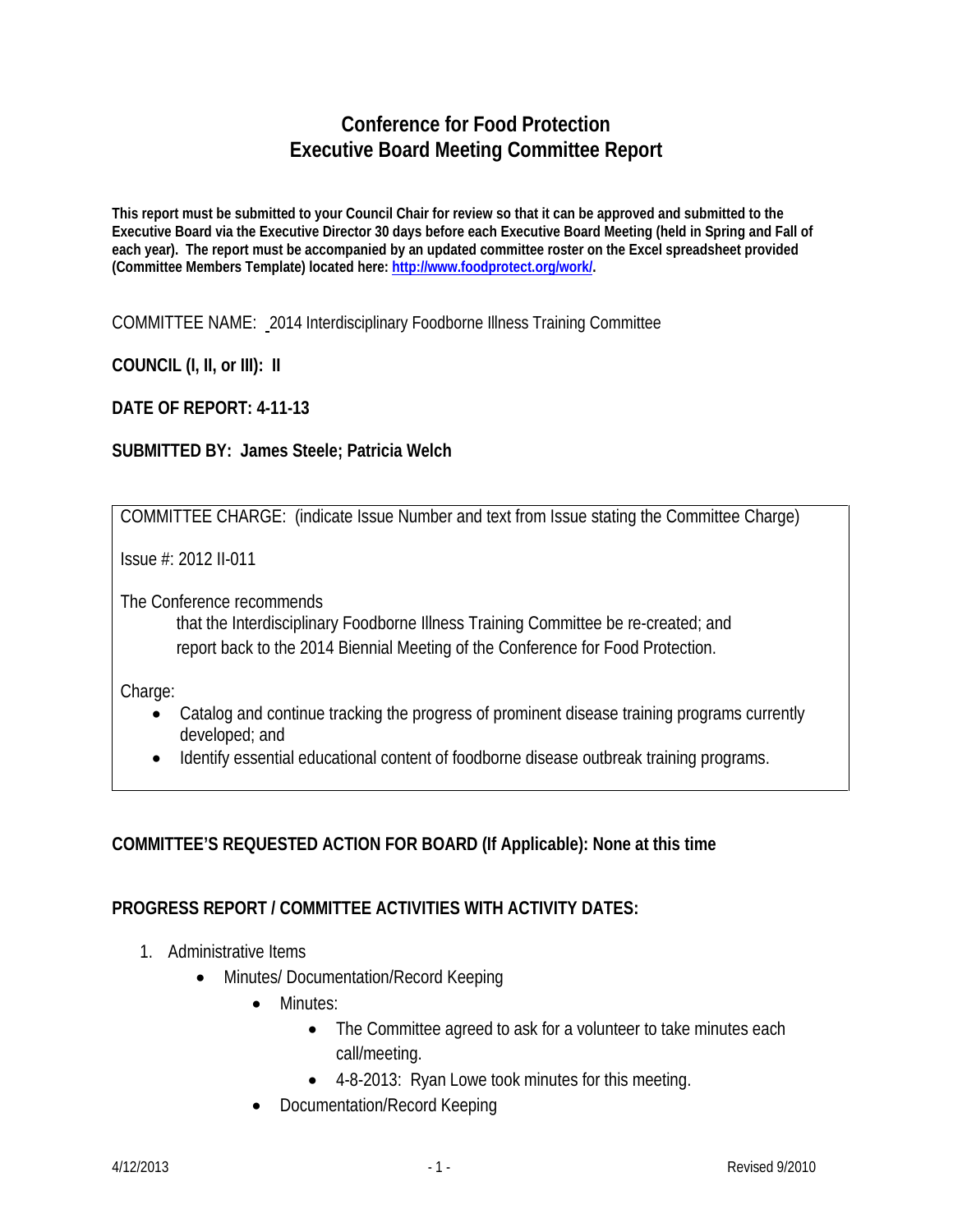- There was discussion about how to store documents/reports/minutes so that all members can access these at their own leisure.
- Greg Pallaske talked about using Google Groups as a repository and will send James information on how to set up.
- Pricilla Neves provided the option of FoodSHIELD that includes storage/sharing of docs and access to Adobe Connect for sharing and collaborating during conference calls.
- There is always the option to address issues/action items as needed via email in case immediate actions are needed.
- Meeting Scheduling
	- The Committee agreed to Quarterly Meetings with the next Conference call scheduled for June 2013
		- James Steele will e-mail agendas and the scheduled date for the conference call. Committee members will also receive an e-mail reminder days prior to the conference call.
- 2. Review of the Committee's Charges

After discussing the Charges, the Committee agreed that three (3) streams of work would be needed to complete the task at hand. While discussing the work streams, individuals were also asked to lead these work groups. At the next conference call, these work streams will be firmed up and members asked to participate in getting the tasks completed. At this conference call, we will also set completion dates so that we can present to Council II for their consideration.

Work Stream 1

- **Catalog and collect information/data from previous committee report and current training programs**. Allen Anderson and Ryan Lowe are proposed leaders for this group. Some of the issues to be considered are as follows
	- Comparison of what is being done by different states. This will include collection of programs where possible
	- Who is the audience that these programs are intended to reach?
	- Investigate whether FDA to reference CIFOR Guidelines in FDA Food Code.
	- How to we incorporate into FDA Standards?

Work Stream 2

- **Certification of existing/proposed programs**. Pat Welch and Heather Stevenson agreed to lead this work stream. There are quite a few issues to consider in this work stream as follows:
	- Should a generic program be developed?
	- Target Groups?